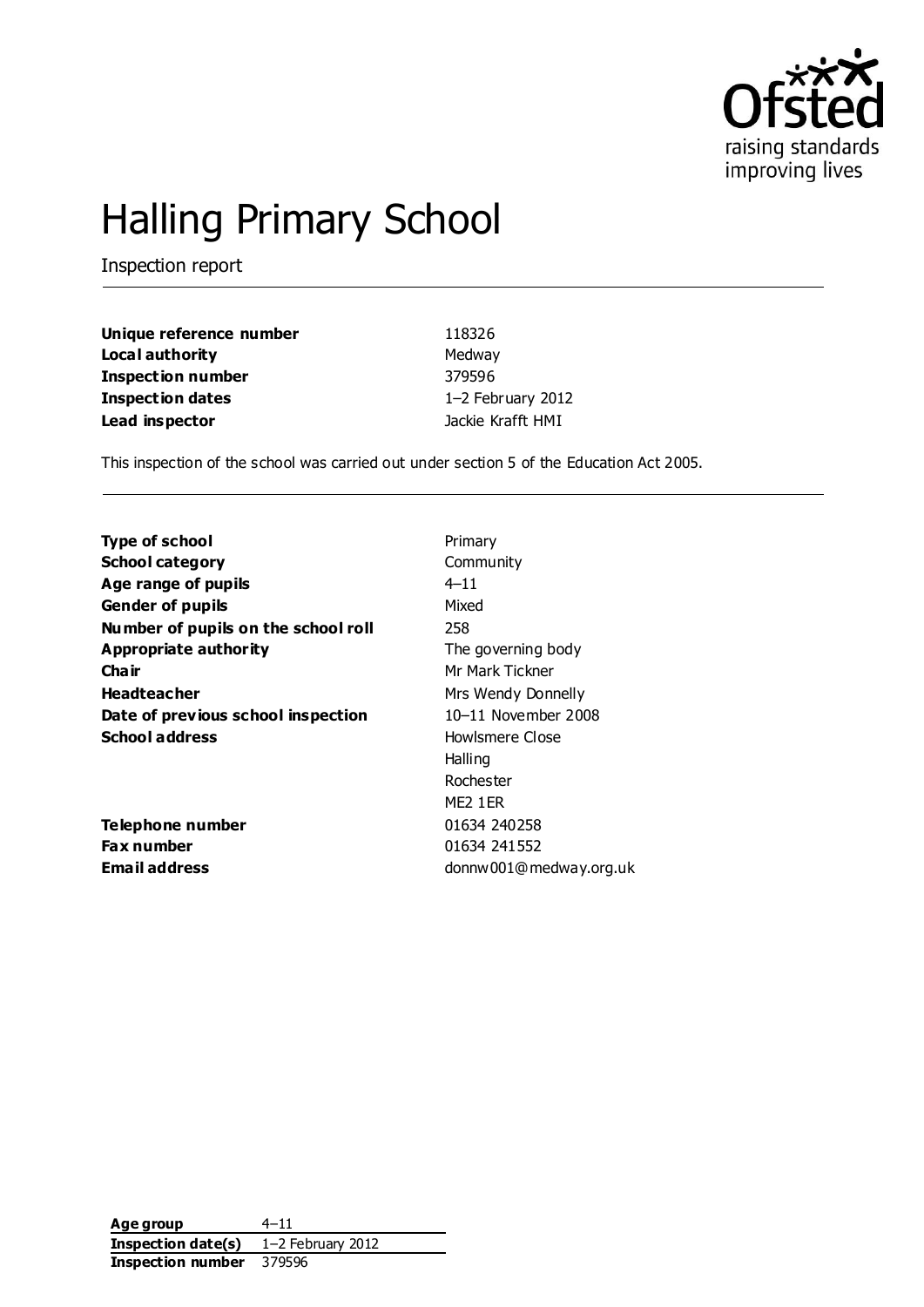

You can use Parent View to give Ofsted your opinion on your child's school. Ofsted will use the information parents and carers provide when deciding which schools to inspect and when.

You can also use Parent View to find out what other parents and carers think about schools in England. You can visit www.parentview.ofsted.gov.uk, or look for the link on the main Ofsted website: www.ofsted.gov.uk

The Office for Standards in Education, Children's Services and Skills (Ofsted) regulates and inspects to achieve excellence in the care of children and young people, and in education and skills for learners of all ages. It regulates and inspects childcare and children's social care, and inspects the Children and Family Court Advisory Support Service (Cafcass), schools, colleges, initial teacher training, work-based learning and skills training, adult and community learning, and education and training in prisons and other secure establishments. It assesses council children's services, and inspects services for looked after children, safeguarding and child protection.

Further copies of this report are obtainable from the school. Under the Education Act 2005, the school must provide a copy of this report free of charge to certain categories of people. A charge not exceeding the full cost of reproduction may be made for any other copies supplied.

If you would like a copy of this document in a different format, such as large print or Braille, please telephone 0300 123 4234, or email enquiries@ofsted.gov.uk.

You may copy all or parts of this document for non-commercial educational purposes, as long as you give details of the source and date of publication and do not alter the information in any way.

To receive regular email alerts about new publications, including survey reports and school inspection reports, please visit our website and go to 'Subscribe'.

Piccadilly Gate Store St **Manchester** M1 2WD

T: 0300 123 4234 Textphone: 0161 618 8524 E: enquiries@ofsted.gov.uk W: www.ofsted.gov.uk



© Crown copyright 2012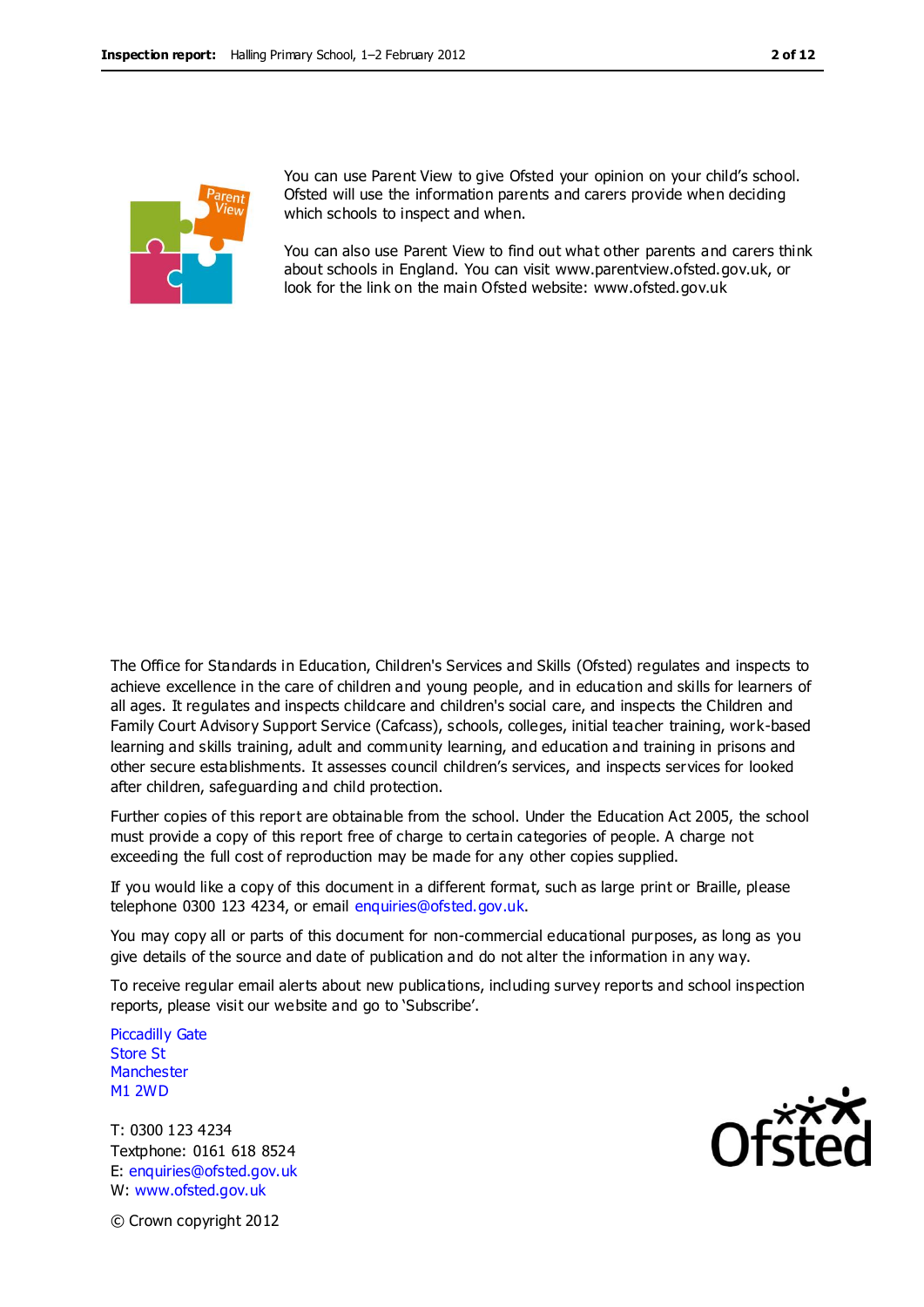## **Introduction**

| Inspection team |                         |
|-----------------|-------------------------|
| Jackie Krafft   | Her Majesty's Inspector |
| David Rzeznik   | Additional inspector    |
| Peter Thrussell | Additional inspector    |

This inspection was carried out with two days' notice. The inspection team observed 16 lessons, 11 teachers and two other members of staff. They visited an assembly. Meetings were held with the Chair of the Governing Body, staff and pupils. Inspectors took account of the responses to the on-line questionnaire (Parent View) in planning the inspection, observed the school's work, listened to pupils read, looked at pupils' books, the school's pupil-tracking information and development plan, examples of the school's monitoring and a range of other documentation. Inspectors analysed questionnaire responses from 129 parents and carers, 100 pupils and 34 staff.

## **Information about the school**

Halling is an average-sized primary school. Most pupils are of White British heritage. Almost all pupils speak English as their first language. The proportion of pupils known to be eligible for free school meals is below average and has increased since the previous inspection. The proportion of pupils with a statement of special educational needs or receiving high levels of additional support for their specific needs is slightly above that found nationally. Speech, language and communication difficulties are the most prevalent needs. The school has received Healthy Schools, Activemark, Bronze Eco-Schools and Medway Education Business Partnership awards. Since the previous inspection there have been changes to the school's leadership. The deputy headteacher became the headteacher in May 2010. A deputy headteacher was appointed in May 2011. The school meets the current floor standard.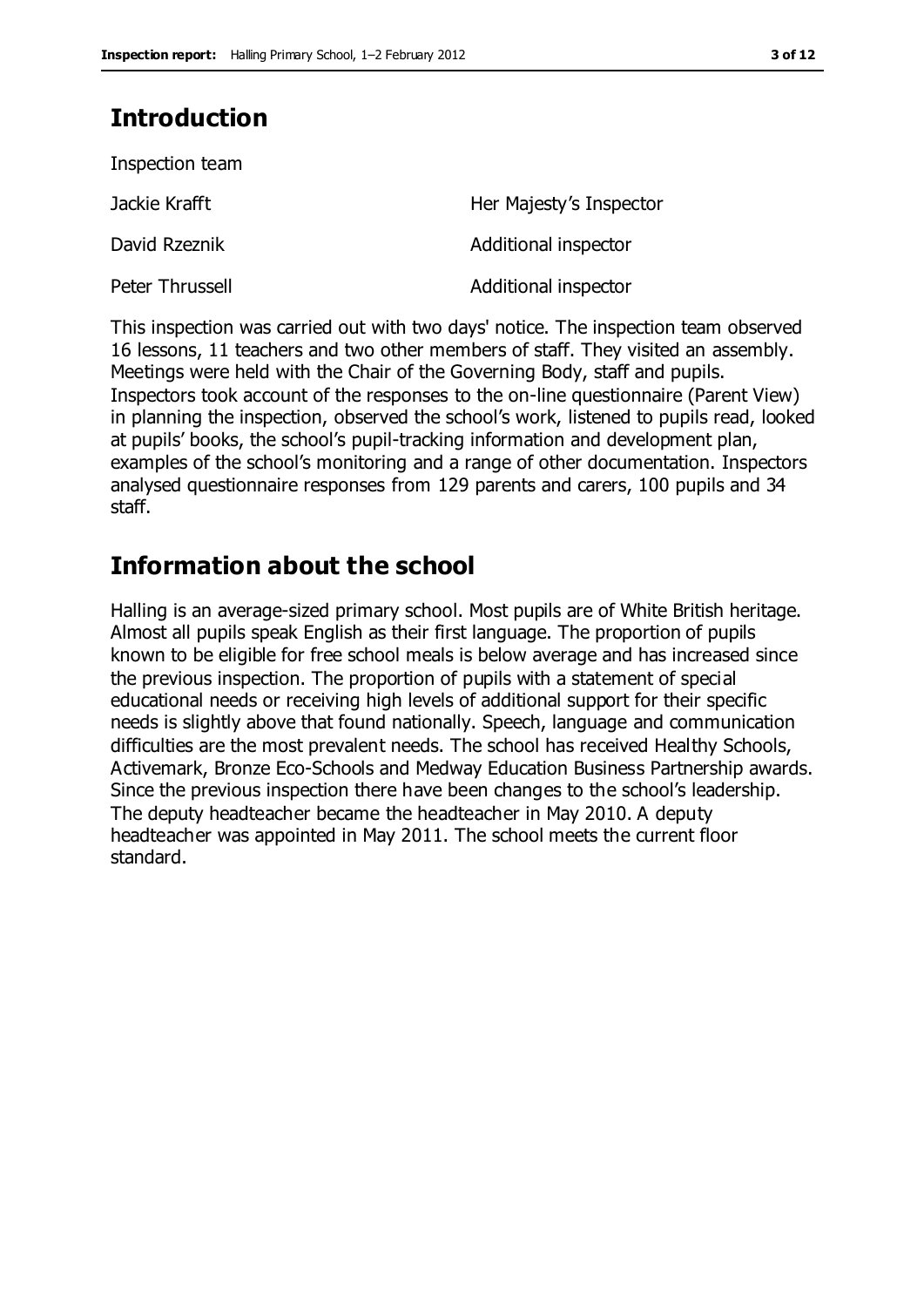## **Inspection judgements**

| <b>Overall effectiveness</b>          |  |
|---------------------------------------|--|
|                                       |  |
| <b>Achievement of pupils</b>          |  |
| <b>Quality of teaching</b>            |  |
| <b>Behaviour and safety of pupils</b> |  |
| <b>Leadership and management</b>      |  |

## **Key findings**

- In accordance with section 13 (3) of the Education Act 2005, Her Majesty's Chief Inspector is of the opinion that this school requires significant improvement, because it is performing significantly less well than in all other circumstances it could reasonably be expected to perform. The school is therefore given a notice to improve. Significant improvement is required in relation to leadership and management. Although the school is providing an acceptable standard of education, its capacity to improve further is limited because leaders have been ineffective in securing essential improvements since the last inspection.
- Achievement is satisfactory. From broadly average starting points when they join the school, pupils make satisfactory progress in their learning and attain the standards expected for their age in reading, writing and mathematics by the end of Year 6. Improvements required to accelerate progress and raise standards, especially in mathematics, identified at the last inspection, have not been secured. Attainment in English has improved over the past few years but has declined in mathematics. The good start children make in the Reception class is not built on well as they move through the school and the progress that pupils make varies too much.
- $\blacksquare$  Although the quality of teaching is satisfactory, there is not enough consistently good teaching to ensure pupils make faster progress. Teachers provide relevant, practical activities and good opportunities for pupils to work together, which they enjoy. The accuracy with which teachers assess and monitor learning in lessons to correct misconceptions and deepen understanding is variable. The improvements needed in teaching to ensure work is consistently matched to pupils' different abilities, identified at the last inspection, have not been embedded.
- Pupils are polite, considerate and welcoming. They have positive attitudes to learning, enjoy coming to school, attend regularly and arrive on time. Most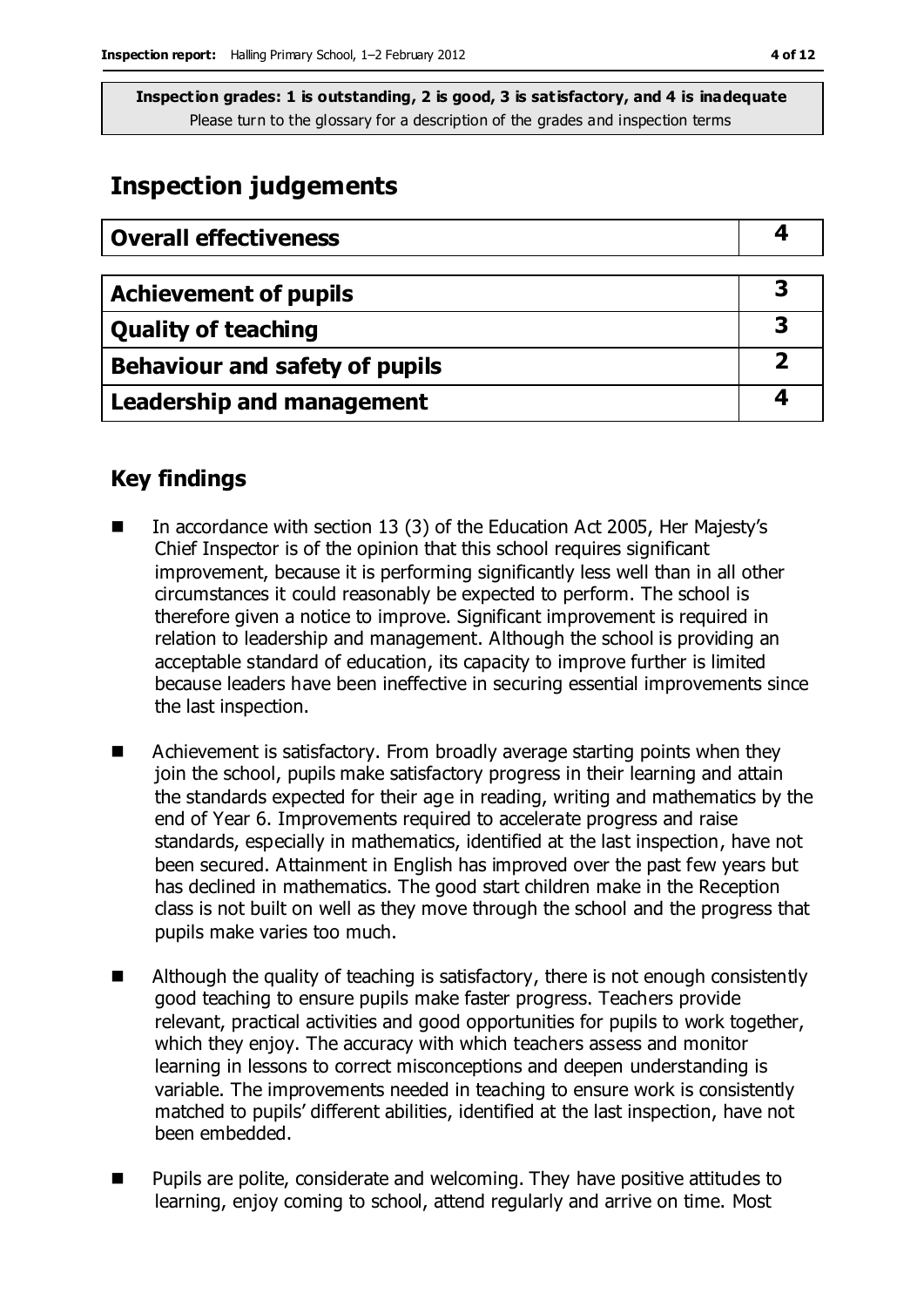pupils say that behaviour is good and any rare incidents of bullying are dealt with very well. The overwhelming majority of parents and carers say their children are safe and well looked after in school.

Recent changes have been made to the teaching of literacy and numeracy. The frequency of assessments has been increased and regular monitoring of teaching and learning is undertaken. The full range of information is not used rigorously by leaders at all levels, including governors, to evaluate accurately the school's effectiveness and ensure that action plans are robust and leading to rapid improvement.

## **What does the school need to do to improve further?**

- Build the leadership capacity to improve the quality of teaching and raise the achievement of pupils rapidly by:
	- setting consistently challenging targets for all groups of pupils and  $\equiv$ ensuring they are met
	- including precise, quantifiable goals, milestones and success measures in  $\equiv$ the school development plan to evaluate robustly the impact of actions
	- the governing body using these specific measures to challenge the pace of improvement and evaluation of the school's effectiveness
	- leaders using monitoring and assessment information systematically to remedy weaknesses identified in teaching
	- robustly evaluating the impact of new initiatives and interventions on improving teaching and accelerating pupils' progress.
- Ensure teaching is consistently good or better by July 2012 so that all pupils achieve well, particularly in mathematics by:
	- teachers accurately assessing what pupils know, can do and need to learn  $\overline{a}$ next
	- consistently matching challenging work to the different abilities of pupils
	- teachers constantly monitoring the learning of all pupils in lessons so that misconceptions can be corrected and pupils moved on to their next steps quickly
	- ensuring feedback in lessons and the use of pupils' targets help them to understand clearly what they do well and how they can improve.

## **Main report**

#### **Achievement of pupils**

Children get off to a good start in the Reception Year. Most join the school with the skills and knowledge expected for their age. They make good progress in all areas of their learning and development so are well prepared for the next steps when they enter Year 1. Children are confident, independent and collaborate well, observed for example when they were using the snack bar. Clear routines and effective adult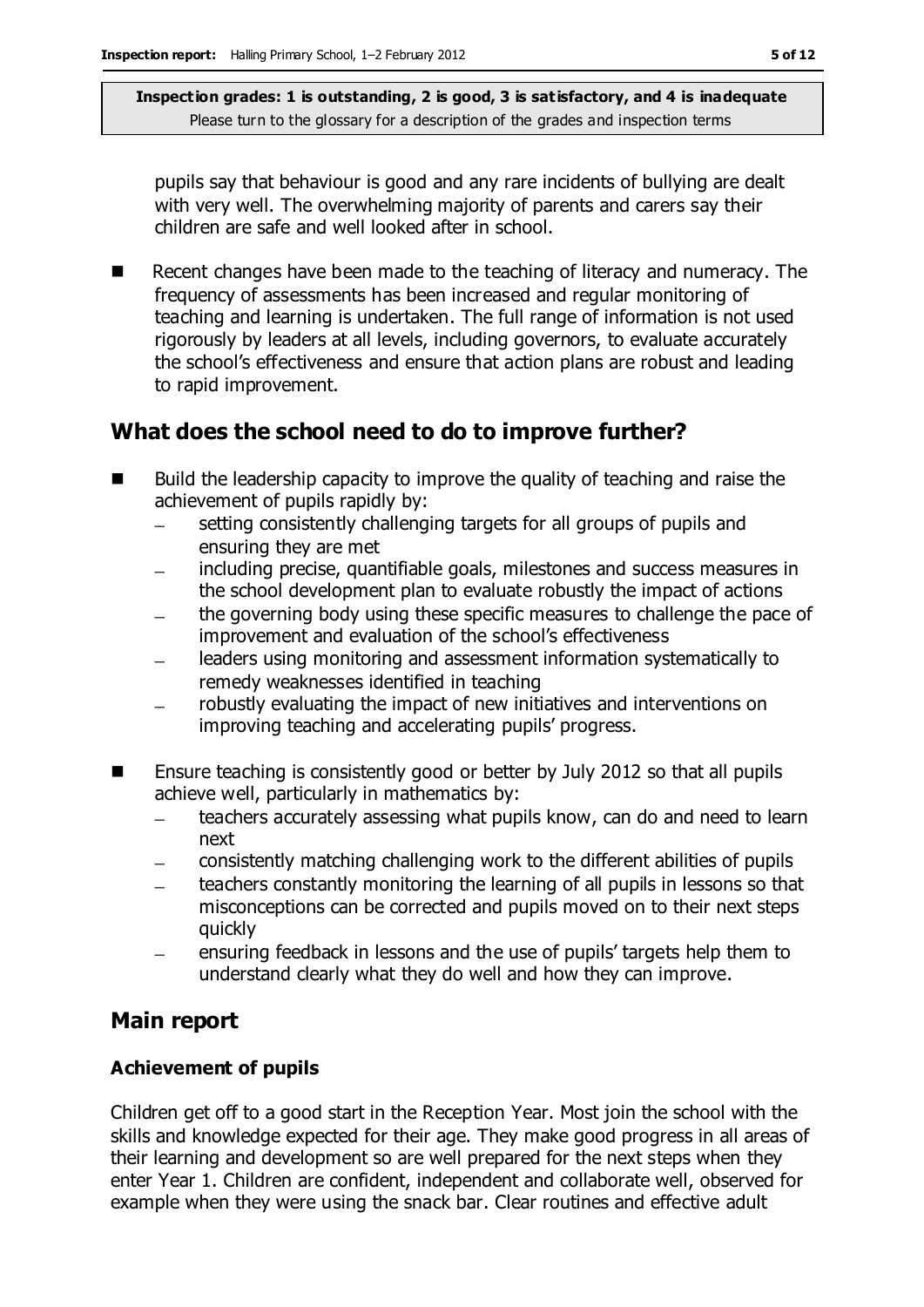interactions observed in lessons promote their good speaking and listening skills effectively. Learning is assessed regularly and appropriate actions taken to address any gaps. For example, rhymes are being used effectively to develop boys' handwriting skills and correct letter formation.

From this firm foundation, pupils attain the standards expected for their age in reading, writing and mathematics by the end of Year 6. Although children make good progress in the Early Years Foundation Stage, their progress and learning are inconsistent as they move through the school. The school's own records, the quality of learning and progress seen in lessons and in pupils' books are variable. Consequently, their achievement is satisfactory. Attainment has improved over the past few years in English but has declined in mathematics. The teaching of literacy and mathematics has been reorganised very recently so that pupils are taught in groups according to their ability. The impact of this on raising pupils' achievement is not yet evident.

There is no significant difference in the progress and learning of different groups of pupils, including disabled pupils and those who have special educational needs. Pupils who need it are given additional support or taught in groups according to their ability. They make satisfactory progress in their learning but the impact of interventions and support is not evaluated rigorously enough to ensure their progress is consistent in lessons and in group activities.

A systematic approach to teaching reading ensures that most pupils have the skills expected for their age and their attainment by Year 2 and when they leave school is broadly average. Pupils read regularly, including at home, and by the end of Year 2, they apply their knowledge of letters and sounds appropriately to read unfamiliar words. By Year 6, pupils read with enjoyment, understanding and retrieve relevant information from a text. Pupils develop satisfactory literacy skills which they use appropriately in other subjects although their handwriting, spelling and punctuation skills are variable.

In the responses to the inspection questionnaire most pupils say that they learn a lot. Most parents and carers say that their children are making good progress and are being helped to develop their literacy and numeracy skills. Additional comments included by a few parents and carers indicate that they would like more information about their children's progress and the new approach introduced to teach literacy skills. However, progress seen in pupils' books, in lessons and the school's own records show that pupils make satisfactory rather than good progress.

#### **Quality of teaching**

While most pupils who responded to the questionnaire say that teaching is good and most of their parents and carers agree, teaching is satisfactory. Although there are some examples of good practice, particularly in the Reception class, there is not enough consistently good teaching throughout the school to ensure pupils make good progress and achieve well. Typically, pupils have positive attitudes to learning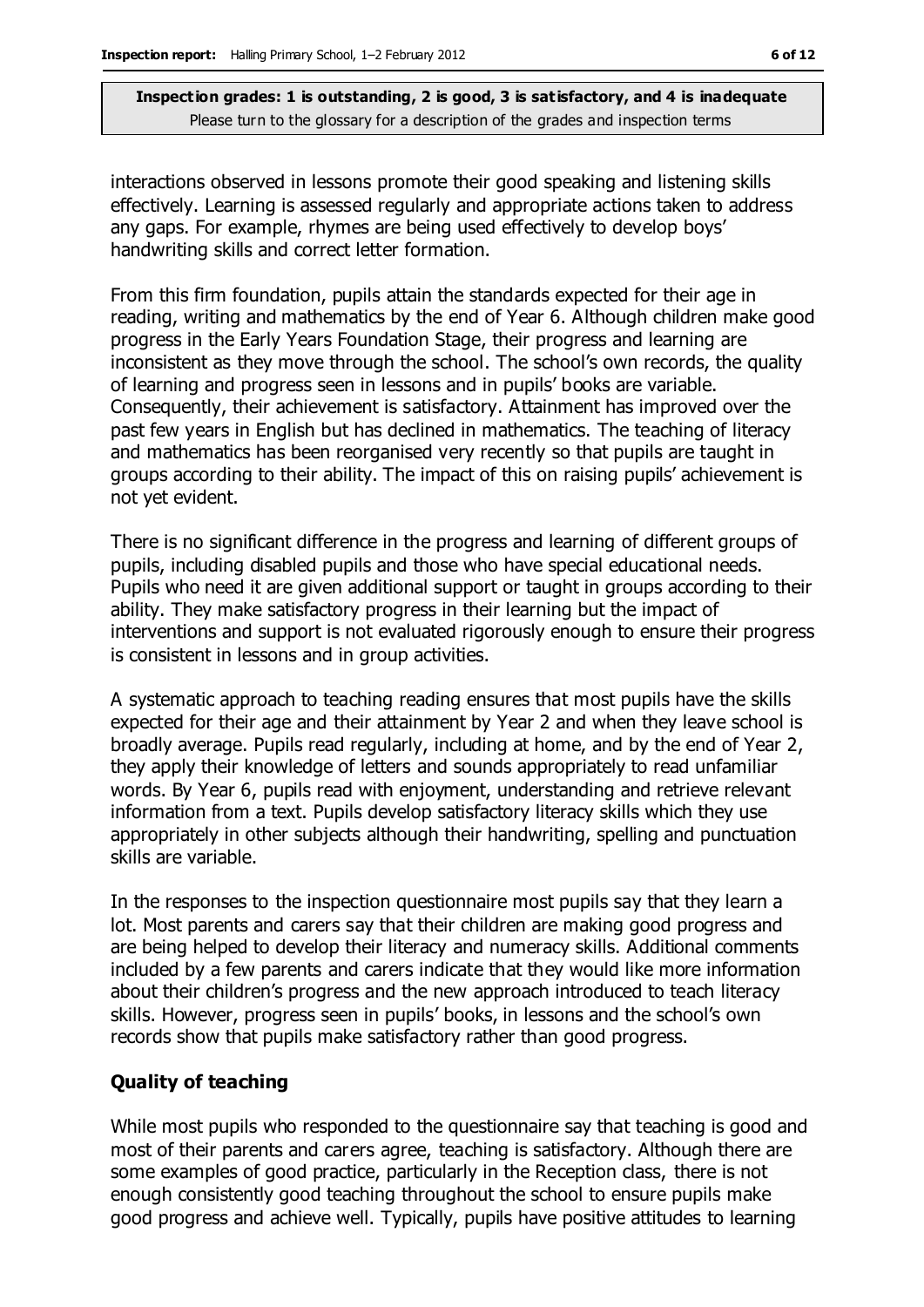and are motivated by practical activities that teachers link effectively to their real-life experiences. For example, in a geography lesson, pupils were eager to identify local landmarks from abstract photographs so worked productively together to complete the task. Pupils are given regular opportunities to share their ideas. This contributes to their enjoyment of learning and the effective development of their communication and social skills. Aspects of the curriculum such as Forest School and 'Thinking Hats' provide interesting learning experiences that contribute appropriately to pupils' spiritual, moral, social and cultural awareness.

In the most effective lessons observed, expectations were high, work was matched to pupils' different needs and good questions challenged pupils to explain their ideas. This deepened their understanding and kept the lesson moving at a brisk pace. Solving word problems in a mathematics lesson and making a bird feeder in the Reception class promoted lively discussion and good vocabulary development so pupils made good gains in their learning. However, these features are not evident in enough lessons. Assessment information is not used consistently well to ensure work is challenging enough for all groups of pupils. When lessons are less effective, teachers do not monitor the pupils' learning closely enough to correct misconceptions and assess when some are ready to move on to the next stage. This slows the pace and depth of understanding, so pupils make satisfactory rather than good progress. Helpful marking comments are provided in some books and pupils have targets to achieve in mathematics and English but they are not always clear about how well they are doing and what they need to do to improve. This is because the quality of marking and how effectively targets are reviewed and used in lessons is variable.

#### **Behaviour and safety of pupils**

The good behaviour evident at the last inspection has been maintained. The positive views of most pupils, parents and carers confirm that the good behaviour observed during the inspection, in lessons and at other times during the school day, is typical. Expectations of behaviour are clear and consistent. Pupils understand the school rules and say that these are fair. The expectations of behaviour in lessons are reinforced through classroom displays, and pupils need few reminders. When they are required to do so, pupils respond quickly. Pupils with challenging behaviour are well supported and their needs understood so exclusions have reduced and these pupils are developing skills to manage their behaviour. Their parents and carers value the support that the school has provided. Relationships between pupils and adults are good. Pupils say the school is friendly, welcoming and that staff and pupils are considerate of each other. One pupil who was new to the school explained that she settled very quickly because she was made to feel welcome straight away. Positive attitudes are reflected in pupils' good attendance and punctuality.

Most pupils feel safe and the overwhelming majority of parents and carers agree. Pupils say that any form of bullying is rare and are confident that if it does occur it is dealt with well. Most parents and carers agree. The curriculum ensures that pupils are well aware of how to keep themselves safe. One group of pupils, for example, talked knowledgeably about the importance of internet safety and showed inspectors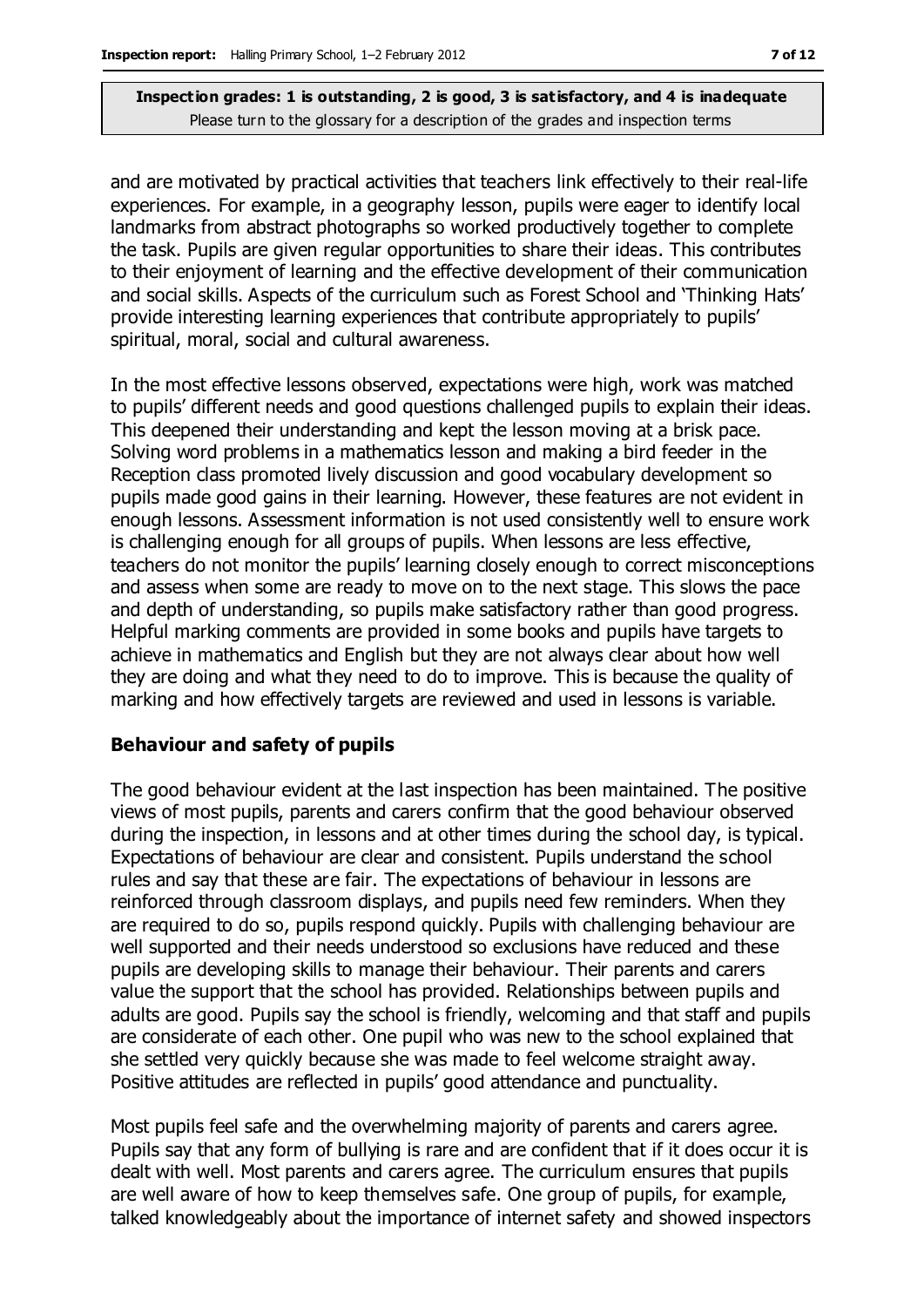the rules on display. They explained some of the hazards to avoid and were well aware of the need for security checks on computers and the importance of only using age-appropriate sites.

#### **Leadership and management**

Responses to the inspection questionnaire indicate that staff are proud to work at the school and are overwhelmingly positive of its work. Leaders take effective steps to ensure pupils are safe and well cared for. Safeguarding procedures meet government requirements and give no cause for concern. The curriculum is satisfactory and meets pupils' diverse needs and promotes their spiritual, moral, social and cultural development appropriately. As a result, all groups, including disabled pupils and those with special educational needs, have equal opportunities and achieve satisfactorily.

Leadership and management, however, are inadequate because essential improvements since the last inspection have not been secured. Actions to improve the quality of teaching, raise attainment and accelerate progress, particularly in mathematics, have not been taken quickly enough nor had a demonstrable impact. Weaknesses in the use of assessment identified at the last inspection remain and work that is more consistently matched to the different abilities of pupils is not embedded. As a result, the quality of teaching and pupils' achievement continue to be satisfactory. Targets have not been consistently challenging and the school's selfevaluation is overgenerous. Consequently, leaders' demonstrable capacity to improve is limited.

An appropriate school improvement plan has been developed by senior leaders. It includes relevant priorities but lacks precise, quantifiable goals, milestones and success measures to enable leaders at all levels, including governors, to evaluate robustly the impact of actions and new initiatives. This limits their capacity to challenge the pace of improvement and accurately evaluate the school's effectiveness.

Leaders have increased the frequency of assessments of pupils' work and progress, restructured the leadership team and reintroduced the role of subject leaders. Systems to monitor the quality of teaching and track the progress that pupils make are in place. Training has been undertaken and partnerships established to build staff skills and share good practice but these have not yet had an impact on accelerating the pace of school improvement sufficiently.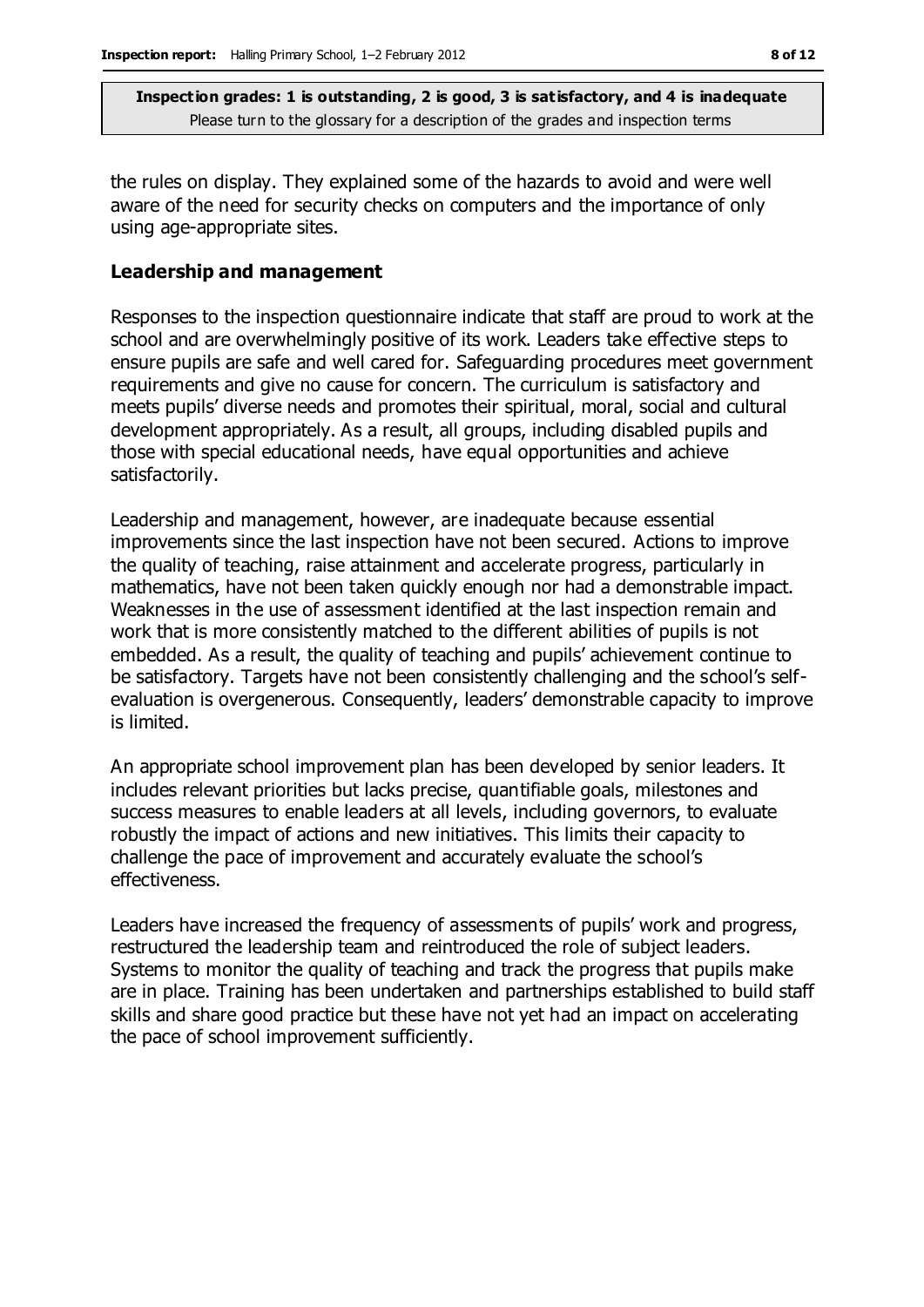# **Glossary**

## **What inspection judgements mean**

| Grade   | <b>Judgement</b> | <b>Description</b>                                            |
|---------|------------------|---------------------------------------------------------------|
| Grade 1 | Outstanding      | These features are highly effective. An outstanding           |
|         |                  | school provides exceptionally well for all its pupils' needs. |
| Grade 2 | Good             | These are very positive features of a school. A school        |
|         |                  | that is good is serving its pupils well.                      |
| Grade 3 | Satisfactory     | These features are of reasonable quality. A satisfactory      |
|         |                  | school is providing adequately for its pupils.                |
| Grade 4 | Inadequate       | These features are not of an acceptable standard. An          |
|         |                  | inadequate school needs to make significant                   |
|         |                  | improvement in order to meet the needs of its pupils.         |
|         |                  | Ofsted inspectors will make further visits until it           |
|         |                  | improves.                                                     |

## **Overall effectiveness of schools**

|                         | Overall effectiveness judgement (percentage of schools) |      |                     |                   |
|-------------------------|---------------------------------------------------------|------|---------------------|-------------------|
| <b>Type of school</b>   | <b>Outstanding</b>                                      | Good | <b>Satisfactory</b> | <b>Inadequate</b> |
| Nursery schools         | 46                                                      | 46   |                     |                   |
| Primary schools         |                                                         | 47   | 40                  |                   |
| Secondary<br>schools    | 14                                                      | 38   | 40                  |                   |
| Special schools         | 28                                                      | 48   | 20                  |                   |
| Pupil referral<br>units | 15                                                      | 50   | 29                  |                   |
| All schools             |                                                         | 46   | 38                  |                   |

New school inspection arrangements have been introduced from 1 January 2012. This means that inspectors make judgements that were not made previously.

The data in the table above are for the period 1 September 2010 to 31 August 2011 and represent judgements that were made under the school inspection arrangements that were introduced on 1 September 2009. These data are consistent with the latest published official statistics about maintained school inspection outcomes (see www.ofsted.gov.uk).

The sample of schools inspected during 2010/11 was not representative of all schools nationally, as weaker schools are inspected more frequently than good or outstanding schools.

Primary schools include primary academy converters. Secondary schools include secondary academy converters, sponsor-led academies and city technology colleges. Special schools include special academy converters and non-maintained special schools.

Percentages are rounded and do not always add exactly to 100.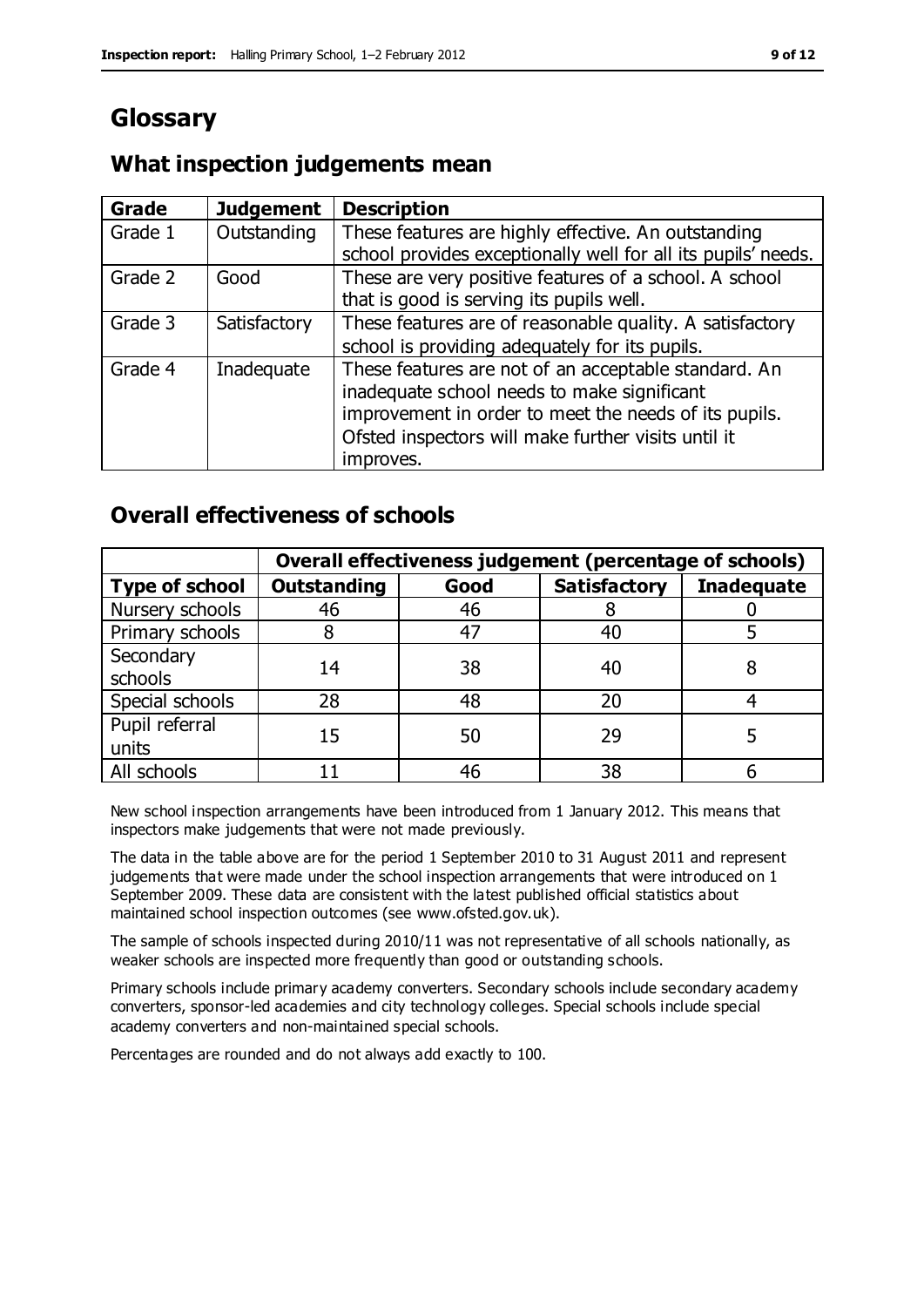# **Common terminology used by inspectors**

| Achievement:                  | the progress and success of a pupil in their<br>learning and development taking account of their<br>attainment.                                                                                                        |
|-------------------------------|------------------------------------------------------------------------------------------------------------------------------------------------------------------------------------------------------------------------|
| Attainment:                   | the standard of the pupils' work shown by test and<br>examination results and in lessons.                                                                                                                              |
| Attendance:                   | the regular attendance of pupils at school and in<br>lessons, taking into account the school's efforts to<br>encourage good attendance.                                                                                |
| Behaviour:                    | how well pupils behave in lessons, with emphasis<br>on their attitude to learning. Pupils' punctuality to<br>lessons and their conduct around the school.                                                              |
| Capacity to improve:          | the proven ability of the school to continue<br>improving based on its self-evaluation and what<br>the school has accomplished so far and on the<br>quality of its systems to maintain improvement.                    |
| Leadership and management:    | the contribution of all the staff with responsibilities,<br>not just the governors and headteacher, to<br>identifying priorities, directing and motivating staff<br>and running the school.                            |
| Learning:                     | how well pupils acquire knowledge, develop their<br>understanding, learn and practise skills and are<br>developing their competence as learners.                                                                       |
| <b>Overall effectiveness:</b> | inspectors form a judgement on a school's overall<br>effectiveness based on the findings from their<br>inspection of the school.                                                                                       |
| Progress:                     | the rate at which pupils are learning in lessons and<br>over longer periods of time. It is often measured<br>by comparing the pupils' attainment at the end of a<br>key stage with their attainment when they started. |
| Safety:                       | how safe pupils are in school, including in lessons;<br>and their understanding of risks. Pupils' freedom<br>from bullying and harassment. How well the school<br>promotes safety, for example e-learning.             |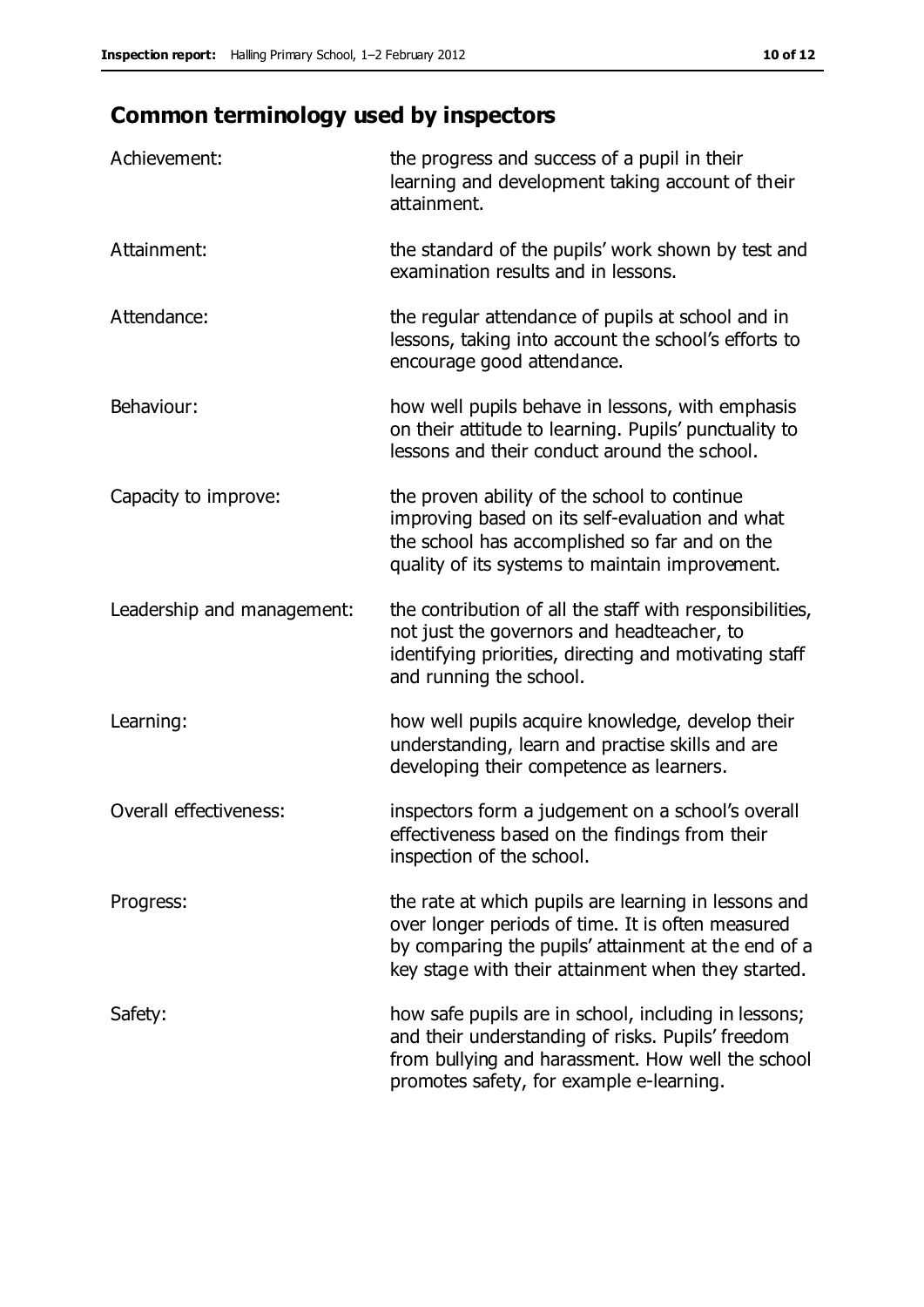#### **This letter is provided for the school, parents and carers to share with their children. It describes Ofsted's main findings from the inspection of their school.**

3 February 2012

Dear Pupils

#### **Inspection of Halling Primary School, Rochester, ME2 1ER**

Thank you for making us feel so welcome when we visited your school recently. We especially enjoyed talking with you, listening to some of you read, discussing your books, looking at your work and seeing you in lessons.

Your school is providing you with a satisfactory education but it is not as effective as it could be. This is because the improvements that inspectors asked the school to make when they last visited have not been made. We have judged that the school needs a 'notice to improve' to do this quickly. This means that inspectors will come back soon to check that the improvements have been made.

You behave well, are polite, considerate and keen to learn. Most of you said that you enjoy coming to school, feel safe and learn a lot. Your parents and carers think so too. You attend regularly and arrive on time, which is good. You have lots of opportunities to practise your reading and writing, and to talk about your work together in lessons. You are keen to learn and enjoy the practical activities that teachers plan for you. We enjoyed seeing children in the Reception class making a bird feeder.

To help make your school even better we have asked your headteacher and teachers to:

- make all your lessons really good so that you can make as much progress as possible, particularly in mathematics
- check carefully that what they are doing to help you is really making a difference.

You can all help, too, by continuing to attend school regularly and always trying your very best in all the lessons.

Thank you again for such a warm welcome, and we hope you all carry on enjoying school and learning even more.

Yours sincerely

Jackie Krafft Her Majesty's Inspector